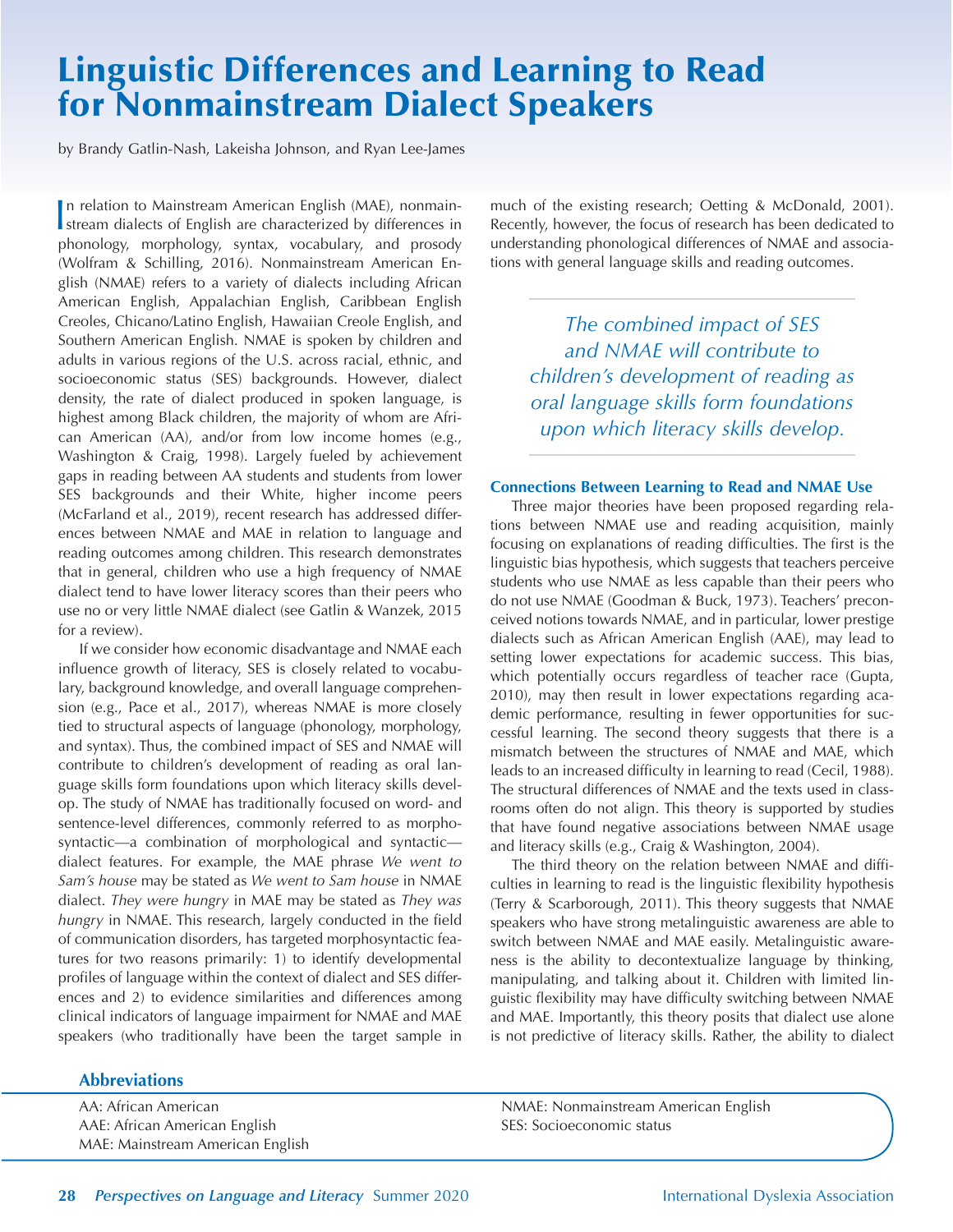shift in various contexts that presuppose MAE use, such as speaking in formal settings or when writing, is indicative of metalinguistic awareness, which is in turn related to reading outcomes. This theory also proposes that the relation between dialect, language, and reading is complex, with bidirectional relationships among the factors. Whether one predicts the other is important, but it is imperative to consider the challenges that children who speak with dialects may face when learning to read, specifically in the areas of oral language and phonological skills.

### **Malcolm: Linguistic Barriers in the Classroom**

Envision the following scenario in a first-grade classroom during Language Arts instruction. Just over 20 students are in their orange seats in groups of four with their individual desks touching one another, making a larger square-shaped formation of desks. During whole group instruction, the teacher walks around the classroom, priming the children for background knowledge before reading a story. In doing so, she asks a general question to the class. An AA male student, Malcolm, who is seated at a desk by himself in the corner, enthusiastically raises his hand to answer the question:

Teacher: *Who knows what the word 'strain' means?* Malcolm: *Ooh, ooh me, I know.* Teacher: *Go ahead.* Malcolm: *It's like a rope except smaller*. Teacher (with a puzzled look): *No, that's not it. Does anyone else think they know the answer?* 

The teacher calls on another student who raises her hand. That student gives a close definition of *strain*, making a hand gesture signifying a squeezing motion. The teacher then praises the second student for her attempt, gives the definition of the word, and then uses *strain* in a sentence. Malcolm begins playing with pencils inside of his desk as the teacher begins reading the story.

*Oral language is often conceptualized as vocabulary knowledge, but a more comprehensive and accurate view includes phonology, morphology, syntax, semantics, listening comprehension, and narrative skills.*

Two common phonological dialect features of both AAE and Southern American English are 'g' dropping (e.g., *runnin'*) and vowel shifting (e.g., *think* becomes *thank*). In this particular instance, Malcolm likely misunderstood the teacher and perceived the word *strain* as *string.* If this was indeed the case in this particular instance, Malcolm gave an accurate description according to his own conceptualization of the word *string*, demonstrating how he might pronounce the word using his own dialect ("I tied my *shoestrain*"). Thus for Malcolm, the words *strain* and *string* are presumably indistinguishable.

Imagine this or similar situations occurring daily for students like Malcolm whose dialect may be significantly different from that of their teachers. Further imagine the cumulative consequences of such events for students for whom these types of interactions are regular occurrences. This particular sequence of events did in fact take place in a classroom in the southeastern portion of the U.S. and was captured as part of a research project involving video observations of first-grade instructional practices.

## **NMAE Dialect, Oral Language, and Phonological Awareness**

Tremendous effort has gone into identifying the components of reading skills in order to inform instruction. For example, the Simple View of Reading (Gough & Tunmer, 1986), which posits that reading comprehension consists of two separate but equally important parts (decoding and linguistic comprehension), has guided research and practice for several years. More recently, the Componential Model of Reading (Aaron et al., 2008) was developed to account for the elements of the Simple View of Reading (the *cognitive domain*) and the *psychological* and *ecological domains*, which are also important for reading development. Linguistic skills are an integral component of any model of reading development, and research has demonstrated the importance of language in the acquisition of reading skills (e.g., Dickinson et al., 2012). Oral language is often conceptualized as vocabulary knowledge, but a more comprehensive and accurate view includes phonology, morphology, syntax, semantics, listening comprehension, and narrative skills (Language and Reading Research Consortium, 2015).

Phonological awareness is the knowledge that spoken language consists of smaller units (Wagner & Torgesen, 1987), including rhymes, syllables, and individual sounds (phonemes). The ability to focus on and manipulate phonemes in spoken words is referred to as phonemic awareness. Children whose first language is English and who are learning to read the English Writing System are tasked with discriminating individual sounds in words, many of which are already a part of their vocabulary. For a child whose first language is English, but uses a nonmainstream dialect of English, identifying and manipulating individual phonemes in words may be more difficult. For instance, a common phonological feature of AAE is the reduction of final consonant clusters. A child may be shown a picture of a "hand" and asked to segment the sounds of the word. That child may respond /h/ /a/ /n/ because in the child's dialect, the final sound /d/ is variably produced. In fact, researchers have found that there is a tendency for children who use a greater amount of dialect in their speech to have lower scores on standardized measures of phonological awareness (e.g., Mitri & Terry, 2014).

Phonemic awareness is a prerequisite for letter-sound identification and decoding skills (e.g., Liberman, 1973). In transparent orthographies (e.g., Spanish), sounds and letters map onto one another with nearly a one-to-one correspondence. In more opaque orthographies (e.g., English), correspondence between sounds and letters is not always consistent. Thus, for *Continued on page 28*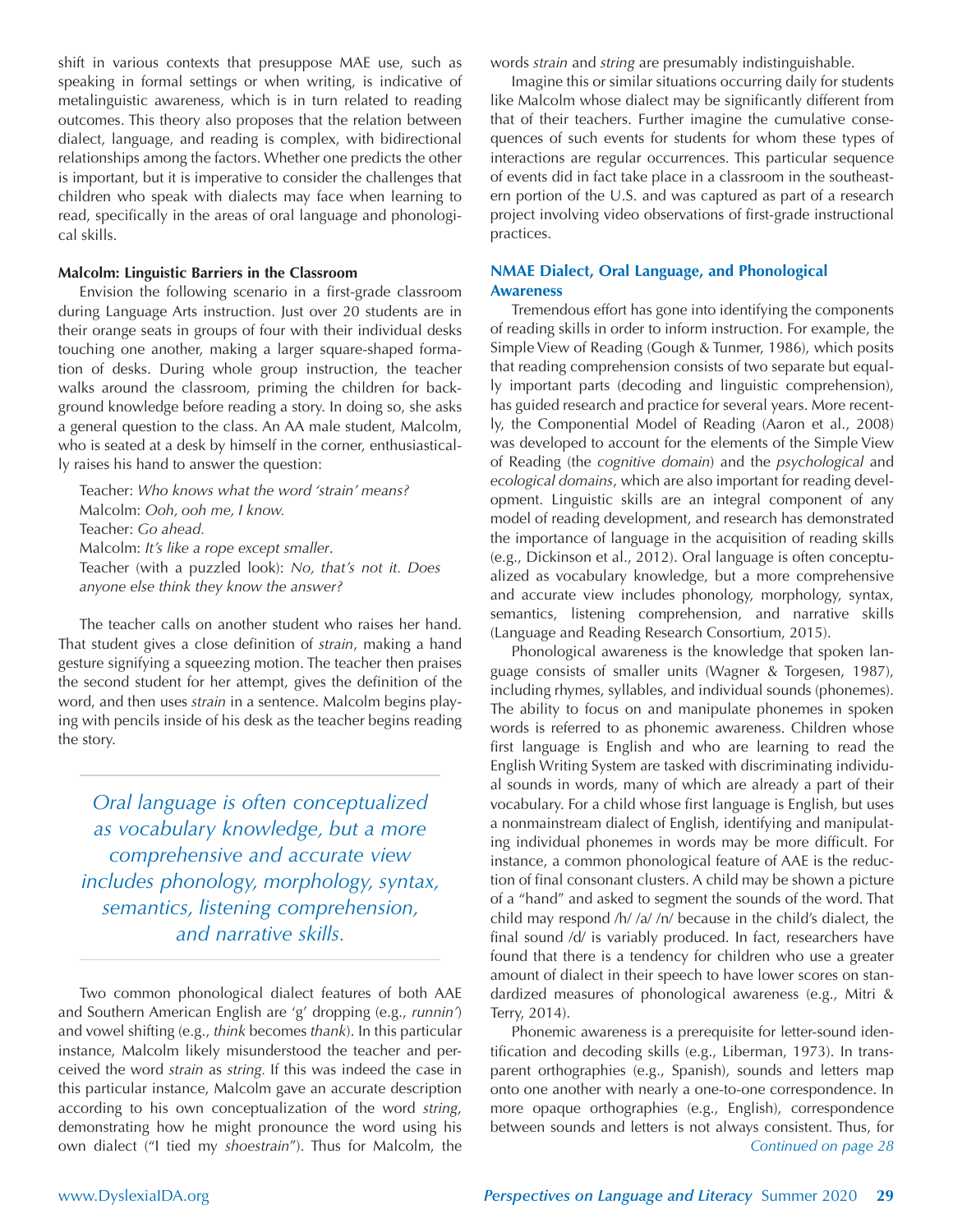## Linguistic Differences for Nonmainstream Dialect Speakers *continued from page 27*

children who speak English and are learning to read words in English, mapping sounds and letters may already be a challenge. For NMAE dialect speakers, learning the alphabetic principle, the notion that written symbols or graphemes (letters) represent phonemes that signal the pronunciation of words, is perhaps even more challenging. Often, NMAE dialect differences do not map well onto the English Writing System's orthography (Wolfram & Schilling, 2016). For instance, in AAE, */*f/ and /v/ are often used in the place of the /th/ sound in words ending in -th (e.g., the word *smooth* is pronounced as *smoov*). Thus, when children encounter written words such as *bath*, they may not realize that the graphemes blend together to refer to a concept with which they are familiar, they just pronounce it differently—*baf*. Charity and colleagues (2004) found that for dialect speakers, greater use of phonological features of MAE, and by implication increased knowledge of MAE, on a sentence imitation task was positively associated with decoding and word identification.

Once word reading skills are mastered, higher order language skills are essential for reading comprehension (Storch & Whitehurst, 2002). For NMAE dialect speakers, differences in morphology and syntax, coupled with phonological differences, could make comprehension more difficult. As an example, two common features of both AAE and Southern American English are variance in subject-verb agreement and the zero modal auxiliary (the deletion of helping verbs such as *has* and *have*) as demonstrated in the sentence, *Zion need to change clothes because he been outside*. In this one sentence, the variation from MAE may not appear extreme. However, when multiple sentences become paragraphs and paragraphs become full text, then dialect differences could potentially have an impact on the comprehension of the text. Moreover, for children who speak with a dialect, who are more likely to come from low SES backgrounds, deficits in vocabulary and background knowledge likely exacerbate the differences. Strong decoding skills, in the absence of sufficient vocabulary and background knowledge, will yield difficulties with reading comprehension (Gough & Tunmer, 1986).

### **Componential Model of Reading**

In the Componential Model of Reading (Aaron et al., 2008), ecological and psychological domains are important to children's reading outcomes, in addition to the cognitive domains focusing on decoding and linguistic comprehension. The ecological domain includes factors such as NMAE dialect differences, the home environment, the class environment, parental involvement, and peer influences. An important consideration of the ecological domain is the linguistic diversity that students bring with them to school that is reflective of the language of their home and neighborhood environments. Dialects that are deemed as informal are often referred to as "home language." MAE is usually considered more formal and is typically referred to as standard, academic, or "school language." Although several aspects of the ecological domain are beyond the control of educational agencies, being aware of these factors that potentially play a role in the development of reading is important in the consideration of assessment and instruction of children who are at risk of reading difficulties, particularly children from traditionally marginalized backgrounds.

*Although several aspects of the ecological domain are beyond the control of educational agencies, being aware of factors that potentially play a role in the development of reading is important in the consideration of assessment and instruction of children who are at risk of reading difficulties.* 

The psychological domain of the Componential Model of Reading consists of teacher knowledge and expectations, and student motivation. Knowledge of the language constructs necessary for teaching literacy skills is very important (e.g., Moats, 2009), but unfortunately, teachers may not always receive sufficient training in this area. Without explicit knowledge and training, teachers may lack understanding of NMAE dialects and the potential role of dialect in the acquisition of reading skills. As we saw in the aforementioned classroom scenario, the teacher appeared unaware of dialectal differences that were likely responsible for Malcolm's misinterpretation of the word *strain*. If she had been familiar with phonological features of dialect, she might surmise that he had interpreted the word as *string* and actually gave an accurate (and clever) response, and thus would have been able to acknowledge Malcolm's attempt and address his misunderstanding. The observer is also left to ponder the roles of teacher expectations in relation to the use of NMAE and student motivation in the exchange. It is plausible that this interaction had a negative effect on Malcolm's motivation and desire to engage. He resorted to off-task behavior after his answer was not recognized. The seemingly well-intended teacher may have simply lacked knowledge of dialect differences, resulting in a missed learning opportunity for Malcolm.

### **Implications and Future Directions**

As previously stated, prior research has generally found negative relations between dialect use and language and reading skills. However, the nature of the relationship is not entirely clear. That is, research has not determined whether NMAE dialect use itself is a cause of reading difficulties or if ability or inability to vary dialect use is instead an indicator, or marker, of overall language and reading skills. As the linguistic flexibility hypothesis suggests, using a nonmainstream dialect is not necessarily a risk factor for children who are learning to read. In fact, varying dialect use in different contexts may actually signal strong language skills among children (Connor & Craig,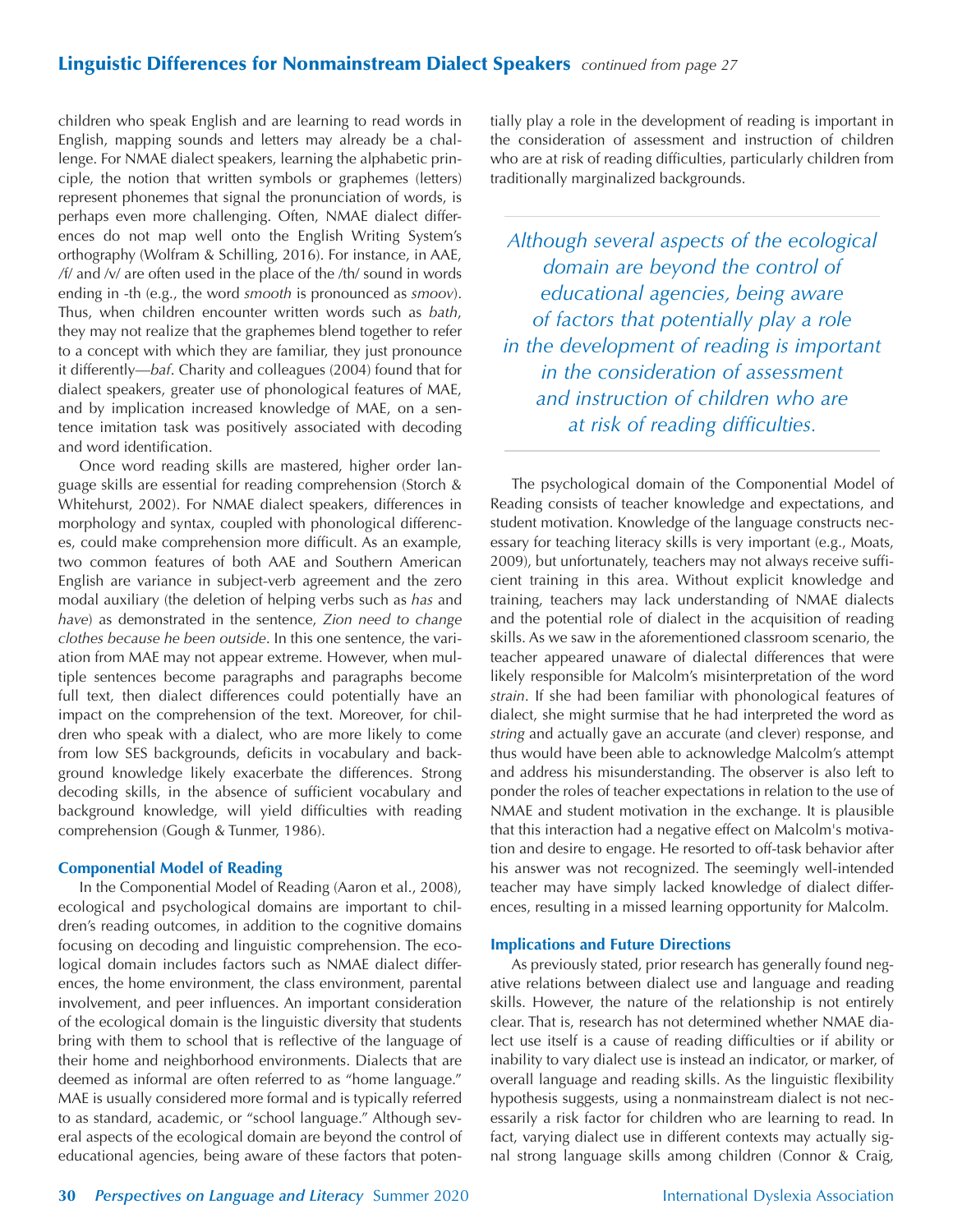2006). The relationship between NMAE dialect and literacy is even more ambiguous when studied among children from low-income homes because of potential confounding of dialect and language and literacy skills with SES. Therefore, without longitudinal evidence and intervention research examining dialect use and phonological awareness, language, and reading outcomes among children in various SES contexts, causal relations cannot be determined. More research is needed in the area in order to garner more conclusive results.

The linguistic differences that children bring with them to school should be viewed positively in classrooms and used as strengths to leverage performance in literacy. Many speakers of NMAE are able to speak more than one dialect of English. The metalinguistic awareness required to vary dialect use in different contexts or environments can be used as a strength in regard to reading instruction, similar to the way that bilingualism is often viewed as a language strength (Terry et al., 2018). We recommend that teachers talk explicitly with students about how most of us speak differently depending upon the context (e.g., home language versus school language) and with whom we are speaking. Doing so, in a positive light without criticism or invalidation of the students' home language, we believe, will help to decrease the stigmas often associated with being a speaker of NMAE. Programs like *DAWS* (Johnson et al., 2017), *ToggleTalk* (Craig, 2018), and *Codeswitching Lessons* (Wheeler & Swords, 2010) focus on helping students become what is referred to as bidialectal (Wolfram & Schilling, 2016), by explicitly contrasting MAE and AAE (see Table 1 for more information on these programs and Figure 1 for sample *DAWS* lessons). Adding contrastive analysis to existing evidence-based language and literacy programs is one potentially effective approach to instruction among dialect speakers (Gatlin-Nash & Terry, in press; Washington et al., 2018).

In addition to speakers of dialects receiving instruction and intervention, teachers should also receive professional development geared toward increasing their knowledge of the structures of dialects and the potential role of linguistic differences in learning to read. As part of their preparation and development, teachers usually receive training focused on best practices for students who are English learners. However, they are typically unaware of language structures of NMAE (Diehm & Hendricks, in press; Gupta, 2010). Equipped with knowledge of dialect and the features that might be evident in children's language, educators can assist children by explicitly addressing potential sources of confusion when error patterns emerge in literacy instruction. For instance, dialect variation should be taken into consideration for instruction and assessment in phonemic awareness (e.g., *hand* as /h/ /a/ /n/). Additionally, by carefully analyzing dialect speakers' written language, educators can gauge the role that NMAE may play in students' understanding of the alphabetic principle. For example, if a student repeatedly misspells words with /th/ digraphs (e.g., *them* as *dem*, *with* as *wif*), that student may not be attending to differences in the pronunciation of /th/ in MAE and in his or her dialect. Similarly, knowledge of word and sentence level differences is important for teachers as several dialect features are traditionally criticized and/or marked as grammatical errors. For instance, common NMAE dialectal features include the absence of the past tense marker *-ed* (e.g., *The boy jump around his room yesterday*.) and the absence of the plural marker *-s* (e.g., *The candy costs 50 cent*.). When occurrences such as these happen, explicit instruction that still respects the child's home language can draw students' attention to the differences between informal dialect and more standard or mainstream forms of English.

Finally, standardized measures of language skills often assess students' knowledge of MAE and may not accurately assess the language abilities of students who speak NMAE. For instance, traditional measures of phonological awareness tap into children's knowledge of MAE phonology, and it is important to note that NMAE dialects speakers do not necessarily lack phonological knowledge. Indeed, Terry (2014) found that NMAE speakers demonstrated phonological knowledge of NMAE as evidenced by their performance on a phonological judgment task. Children were asked to judge pronunciations of words, some of which were consistent with NMAE dialect patterns (e.g., *breakfast* in MAE realized as *breakfas'* or *breffis* in NMAE). Both the low and high frequency dialect groups judged MAE pronunciations as acceptable. However, children in the high dialect group, who used dialect frequently in their speech, were more likely to judge NMAE dialect pronunciations as acceptable than their peers who used NMAE infrequently in their speech (i.e., the low dialect group). These findings underscore that NMAE dialect speakers have phonological knowledge in their primary dialect as well as MAE. From a strengths-based perspective, it is important to recognize that typically developing children who speak NMAE often have a strong grasp of their primary dialect; however, our assessment approaches and the reasons for which we often embark upon assessment do not always allow for this fact to be realized. In addition, oral narrative skills are often a linguistic strength for AA children (Gardner-Neblett et al., 2012), potentially stemming from cultural practices of storytelling to enrich *Continued on page 32*

| <b>TABLE 1. Programs Available to Encourage Bidialectism</b> |                                                         |                    |
|--------------------------------------------------------------|---------------------------------------------------------|--------------------|
| Program                                                      | Website                                                 | <b>Grade Level</b> |
| <b>DAWS</b>                                                  | https://www.ventrislearning.com/dialect-awareness-daws/ | Grades 2-4         |
| ToggleTalk                                                   | https://www.ventrislearning.com/toggletalk/             | Grades K-1         |
| Codeswitching Lessons                                        | https://www.ventrislearning.com/code-switching-lessons/ | Grades 2-6         |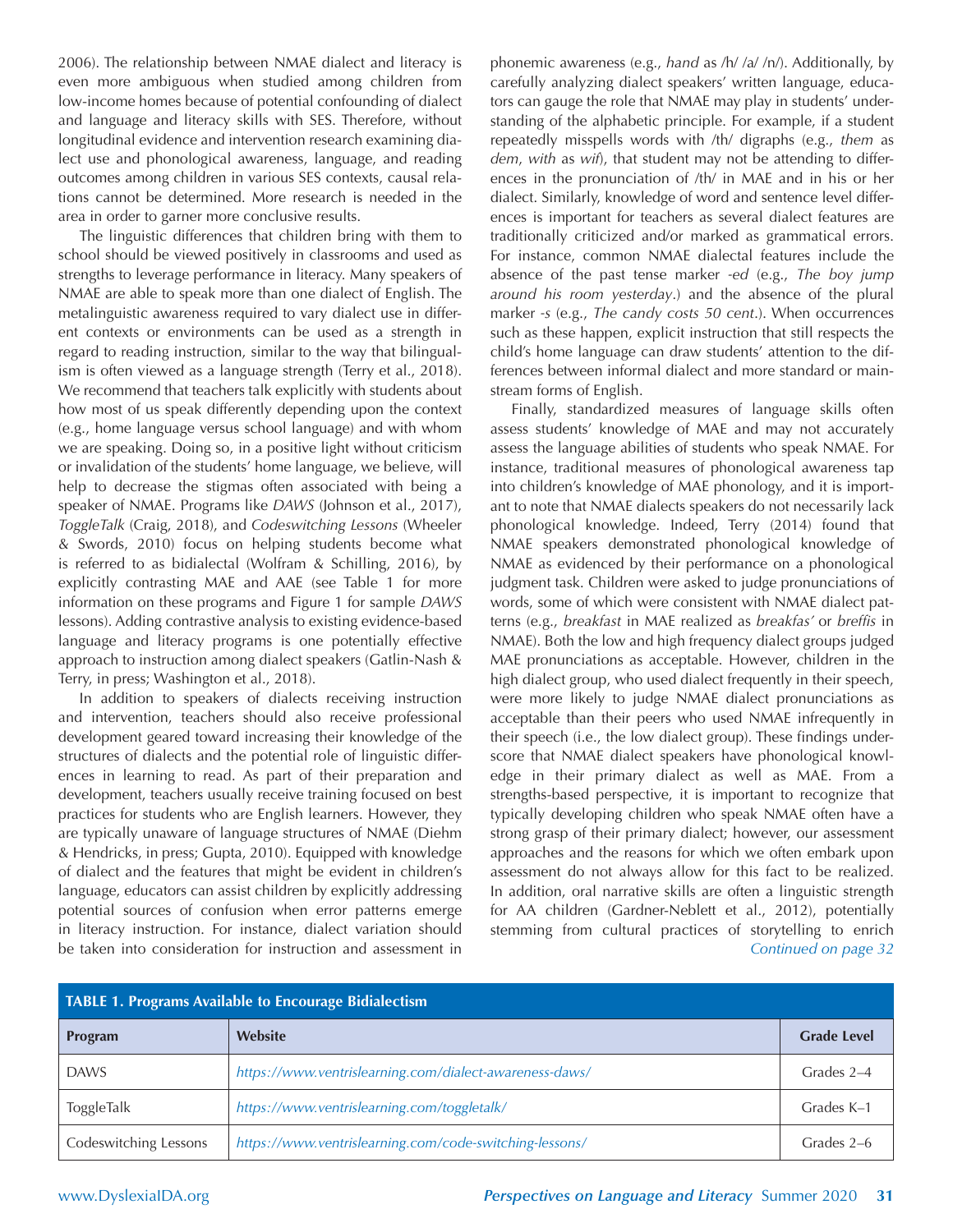## **Week 1: Day 1 TEACHER INSTRUCTIONS**

**Objectives:** To contrast home and school language and to learn about using past tense and plurals.

### **Materials needed:**

- Pictures of formal and informal clothing
- *Don't Say Ain't* by Irene Smalls

### Teacher<sup>.</sup>

Clothing can be divided into two categories, formal and informal. What do you think is the difference between formal and informal clothing? Can you think of some times where you would wear formal clothing? How about when you would wear informal or casual clothing?

### **Scaffolding tip:**

If students are having difficulty, ask them to think about different places they go where they have to wear specific clothes (i.e. church, playing with friends).

### **Teacher:**

I'm going to show you several different pictures. Think about whether they are wearing formal or informal clothing.

### **Present pictures.**

Just like there are different times when we have to wear different types of clothing, there are also times when we have to use different types of language. We all speak differently at home than we do at school. So you can think of how you talk at home as your "informal clothing," while how you talk at school is your "formal clothing." There's nothing wrong with the way you talk at home, there is just a different expectation for what is appropriate when you come to school. When you come to talk to me, we are going to talk about the differences between home and school language and when they should be used.

This week we are going to talk about two grammatical features that we should use all the time in our school language. We do not always use these in our home language. The first feature is using *plurals. Plural* is a concept of quality, representing "more than one." In English, the plural is typically formed by adding -s or -es to the end of a word. For example, "There are three kids sitting at the table." In school language, we have to add -s to kid because it shows that there is more than one.

The other feature we will also talk about using in school language is past tense. This is a verb tense that expresses an action that has happened in the past. Verbs are usually made past *tense* by adding -d or -ed to the end of a word. For example, "I walked home from school yesterday." What word gives us a clue that this was done in the past? (Scaffold if necessary.) The word *yesterday* gives us a clue that this is something that was done in the past. We have to add –ed to walk to make it past tense. When we have a past tense sentence we also have to be sure to include the correct linking verb. "Was" and "were" should be used in sentences that are *past tense* because they represent an action that has already occurred.

### **Teacher:**

Now I'm going to show you a book where the characters use both home and school language to help you tell the difference between the two. The book is called *Don't Say Ain't*. It is a story about a little girl who is trying to fit in at a new school because she talks differently, but also does not want to lose her friends back home.

Read pages with sticky notes attached. Ask students whether each passage is in home or *school language. Draw their attention to home language appearing in quotations.* 

Figure 1. Sample DAWS Lessons on Discussing Language Differences and Teaching Contrastive Analysis Note: From Ventris Learning Dialect Awareness (DAWS™). Printed with permission from publisher.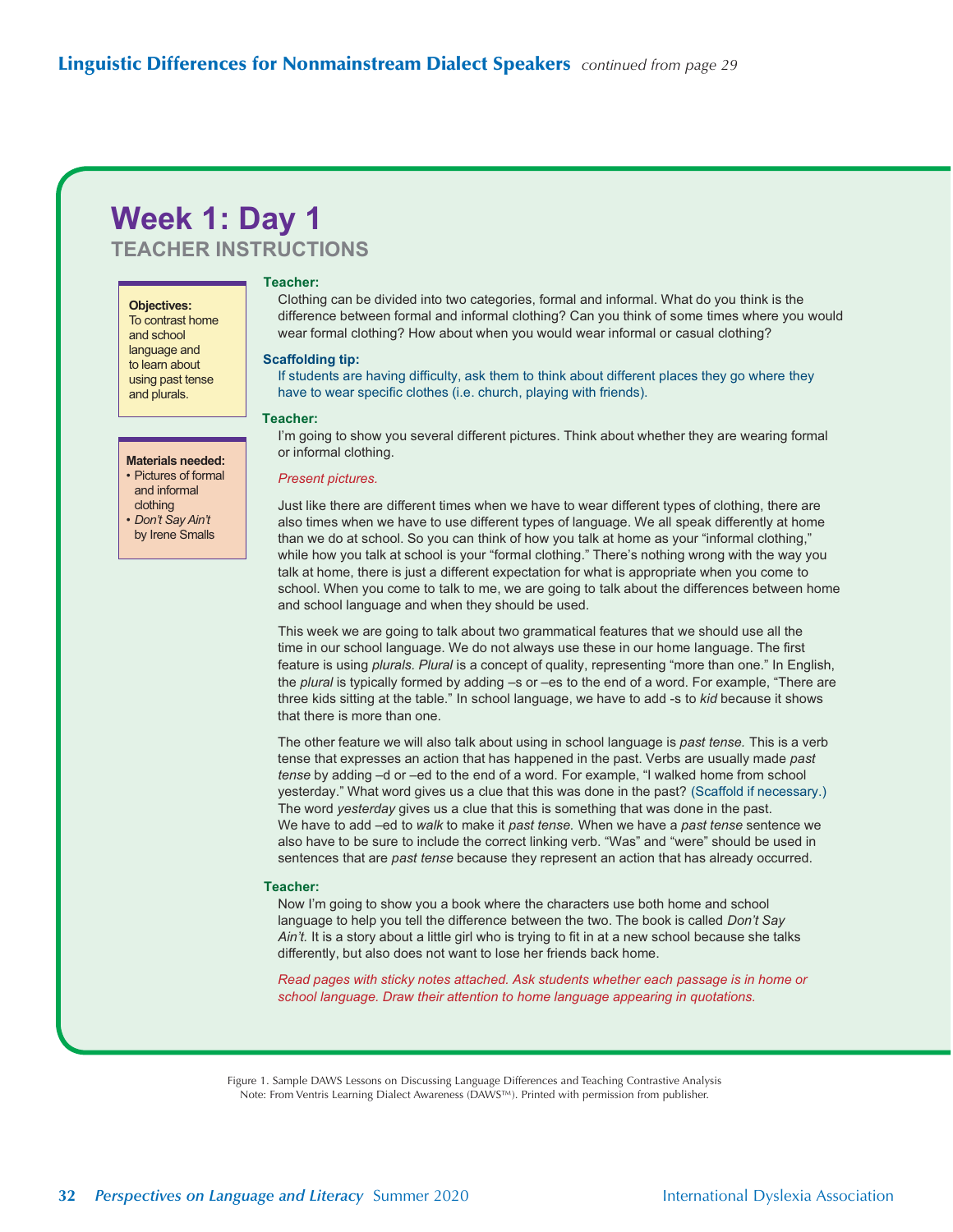## **Week 2: Day 1** *TEACHER INSTRUCTIONS*

### **Objectives:**

**Sorts** 

To contrast home and school language and to understand subject–verb agreement and the copula.

#### Teacher:

Let's review the differences between home and school language again. What do you remember about each? In which types of situations is home language appropriate? How about school language?

This week we are going to focus on two grammatical features that we should use all the time in our school language: the *copula* and *subject-verb agreement*. We do not always use these in our home language.

### Teacher:

The *copula* is a verb, but it does not express action. The *copula* is the word that serves as a connecting link between the subject of the verb and additional information about the subject. Some forms of the *copula* that we use often include: is, are, was, were, and am. For example, "Pam is a doctor." Who is the subject of this sentence? Which form of the *copula* did you hear that connected the subject to the word "doctor?" **Materials needed:** • Copula Sentence

> The other feature we will talk about this week is closely related to the *copula. Subject-verb agreement* occurs when the subject and verb of a sentence agree in number. Singular subjects need singular verbs while plural subjects need plural verbs. What is the subject in the sentence "My sisters are teachers"? What form of the *copula* is used as a verb to link the subject to the word "teacher"? Are and were are used if the subject is plural, as with this example. Is, was, and am are used if the subject is singular. Can someone come up with a sentence that has a singular subject and uses is or was?

### Teacher:

For our activity today, we are going to focus on the copula. I am going to give each of you a pile of cards. Separate them into two stacks based on the pattern you see.

Pass out Sentence Sorts and give students time to complete the activity.

### **Scaffolding tips:**

- If students are having difficulty, tell them to separate the cards into school language and home language. If still struggling, allow students to work together.
- Remind students that sentences that include "was" or "were" are past tense and the action verb should have -d or -ed at the end in school language.

### Teacher:

What pattern did you find in your two stacks? You should have one group of cards that is in home language and another group that is in school language. In the school language stack, a *copula* was used in each sentence. Which words are used as a form of the *copula*?

### Go over each sentence to ensure that students understand the rule and have them in the accurate pile.

Now I would like for you to rewrite the sentences from the home language pile into school language using the Writing Sheet in your folder.

Ask students to place the Writing Sheet at the back of their folder after they are finished.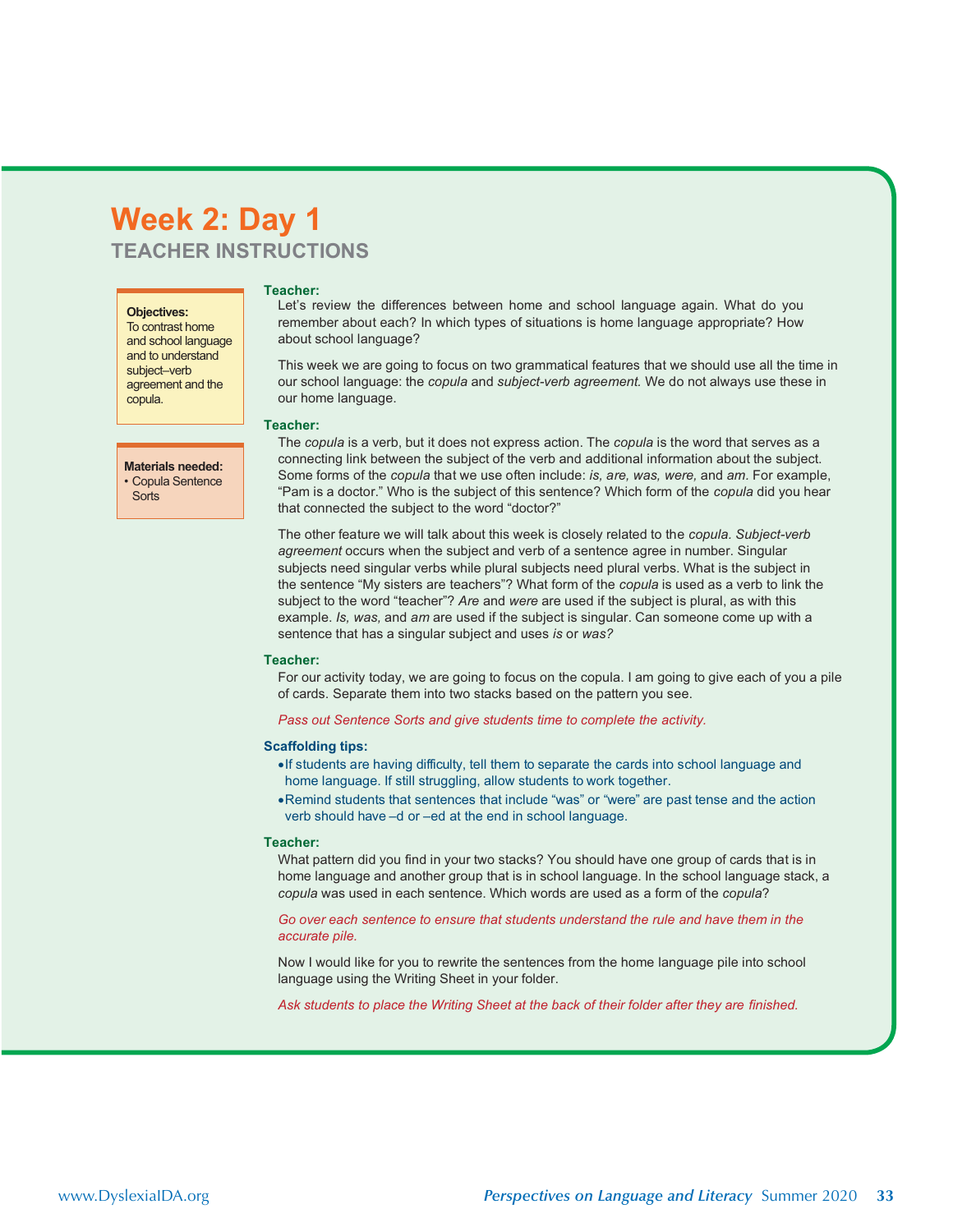## Linguistic Differences for Nonmainstream Dialect Speakers *continued from page 29*

interpersonal interactions. Unfortunately, however, standard assessment and instructional practices often result in children's linguistic strengths being overlooked.

*Dialects of English are complex and rule-governed systems of English, no different than MAE, and they need not be perceived as a cause of reading difficulties or a weakness among students.*

### **Appreciating Linguistic Diversity**

Perhaps now more than ever, reading is considered a foundational skill. It opens the doors to opportunities for competing in an increasingly technologically advanced and global world. Unlike reading, language develops in context through implicit adult-child interactions with very little direct support. Development of reading, on the other hand, requires explicit, systematic instruction and without it, children will not learn to read proficiently. Learning to read for NMAE dialect speakers can be an arduous task, especially in the face of insufficient general oral language skills. Dialects of English are complex and rule-governed systems of English, no different than MAE, and they need not be perceived as a cause of reading difficulties or a weakness among students. Indeed some of the greatest authors of recent times, such as Paul Laurence Dunbar, Langston Hughes, and Zora Neale Hurston, used NMAE dialect as a literary device in their poetry and novels. By appreciating and leveraging the unique linguistic characteristics present in NMAE speakers and providing high-quality language and literacy instruction, we hope to see gains in the literacy outcomes of linguistically diverse children.

### **References**

- Aaron, P. G., Joshi, R. M., Gooden, R., & Bentum, K. (2008). Diagnosis and treatment of reading disabilities based on the component model of reading: An alternative to the discrepancy model of learning disabilities. *Journal of Learning Disabilities, 41*, 67–84.
- Cecil, N. L. (1988). Black dialect and academic success: A study of teacher expectations. *Reading Improvement, 25,* 34–38.
- Charity, A., Scarborough, H., & Griffin, D. (2004). Familiarity with school English in African American children and its relation to early reading achievement. *Child Development, 75*(5), 1340–1356.
- Connor, C. M., & Craig, H. K. (2006). African American preschoolers' language, emergent literacy skills, and use of African American English: A complex relation. *Journal of Speech, Language, and Hearing Research, 49,* 771–792.
- Craig, H. K. (2018). *ToggleTalk: Bi-dialectal Fluency for Young Children.* Ventris Learning.
- Craig, H. K., & Washington, J. A. (2004). Grade-related changes in the production of African American English. *Journal of Speech, Language, and Hearing Research, 47,*  450–463.
- Dickinson, D. K., Griffith, J. A., Golinkoff, R. M., & Hirsh-Pasek, K. (2012). How reading books fosters language development around the world. *Child Development Research*, *2012*.
- Diehm, E., & Hendricks, A. E. (in press). Teachers' content knowledge and pedagogical beliefs regarding the use of African-American English. *Language, Speech, and Hearing Services in Schools*.
- Gardner-Neblett, N., Pungello, E. P., & Iruka, I. U. (2012). Oral narrative skills: Implications for the reading development of African American children. *Child Development Perspectives*, *6*(3), 218–224.
- Gatlin, B., & Wanzek, J. (2015). Relations among children's use of dialect and literacy skills: A meta-analysis. *Journal of Speech, Language, and Hearing Research*, *58*(4), 1306–1318.
- Gatlin-Nash, B., & Terry, N. P. (in press). Theory-based approaches to language instruction for readers who speak nonmainstream American English. In E. Saiegh-Haddad, L. Laks, & C. McBride (Eds.), *Handbook of literacy in diglossia and dialectal contexts - Psycholinguistic and educational perspectives.* Springer.
- Goodman, K. S., & Buck, C. (1973). Dialect barriers to reading comprehension revisited. *The Reading Teacher, 27,* 6–12.
- Gough, P. B., & Tunmer, W. (1986). Decoding, reading, and reading disability. *Remedial and Special Education, 7*, 6–10.
- Gupta, A. (2010). African-American English: Teacher beliefs, teacher needs and teacher preparation programs. *Reading Matrix: An International Online Journal, 10*(2), 152–164.
- Johnson, L., Terry, N. P., Connor, C. M., & Thomas-Tate, S. (2017). The effects of dialect awareness instruction on nonmainstream American English speakers. *Reading & Writing: An Interdisciplinary Journal, 30*(9), 2009–2038.
- Language and Reading Research Consortium. (2015). The dimensionality of language ability in young children. *Child Development, 86*(6), 1948–1965.
- Liberman, I. Y. (1973). Segmentation of the spoken word and reading acquisition. *Bulletin of the Orton Society*, *23*, 65–77.
- McFarland, J., Hussar, B., Zhang, J., Wang, X., Wang, K., Hein, S., Diliberti, M., Forrest Cataldi, E., Bullock Mann, F., & Barmer, A. (2019). *The Condition of Education 2019 (NCES 2019-144)*. U.S. Department of Education. Washington, DC: National Center for Education Statistics. Retrieved from https://nces.ed.gov/pubsearch/ pubsinfo.asp?pubid=2019144
- Mitri, S. M., & Terry, N. P. (2014). Phonological awareness skills in young African American English speakers. *Reading and Writing*, *27*(3), 555–569.
- Moats, L. (2009). Knowledge foundations for teaching reading and spelling. *Reading and Writing*, *22*(4), 379–399.
- Oetting, J. B., & McDonald, J. L. (2001). Nonmainstream dialect use and specific language impairment. *Journal of Speech, Language, and Hearing Research, 44*(1), 207–223.
- Pace, A., Luo, R., Hirsh-Pasek, K., & Golinkoff, R. M. (2017). Identifying pathways between socioeconomic status and language development. *Annual Review of Linguistics*, *3*, 285–308.
- Terry, N. P. (2014). Dialect variation and phonological knowledge: Phonological representations and metalinguistic awareness among beginning readers who speak Nonmainstream American English. *Applied Psycholinguistics, 35*(1), 155–176.
- Terry, N. P., Gatlin, B., & Johnson, L. (2018). Same or different: How bilingual readers can help us understand bidialectal readers. *Topics in Language Disorders*, *38*(1), 50–65.
- Terry, N. P., & Scarborough, H. S. (2011). The phonological hypothesis as a valuable framework for studying the relation of dialect variation to early reading skills. In S. A. Brady, D. Braze, & C. A. Fowler (Eds.), *New directions in communication disorders research. Explaining individual differences in reading: Theory and evidence* (pp. 97–117). Psychology Press.
- Storch, S. A., & Whitehurst, G. J. (2002). Oral language and code-related precursors to reading: Evidence from a longitudinal structural model. *Developmental Psychology*, *38*(6), 934–947.
- Wagner, R. K., & Torgesen, J. K. (1987). The nature of phonological processing and its causal role in the acquisition of reading skills. *Psychological Bulletin*, *101*(2), 192–947.
- Washington, J. A., & Craig, H. K. (1998). Socioeconomic status and gender influences on children's dialectal variations. *Journal of Speech, Language, and Hearing Research*, *41*(3), 618–626.
- Washington, J. A., Branum-Martin, L., Sun, C., & Lee-James, R. (2018). The impact of dialect density on the growth of language and reading in African American children. *Language, Speech, and Hearing Services in Schools, 49*(2), 232–247.
- Wheeler, R., & Swords, R. (2010). *Code-Switching Lessons: Grammar Strategies for Linguistically Diverse Writers, Grades 2–6.* Ventris Learning.
- Wolfram, W., & Schilling-Estes, N. (2016). *American English: Dialects and variation Third edition.* John Wiley & Sons.